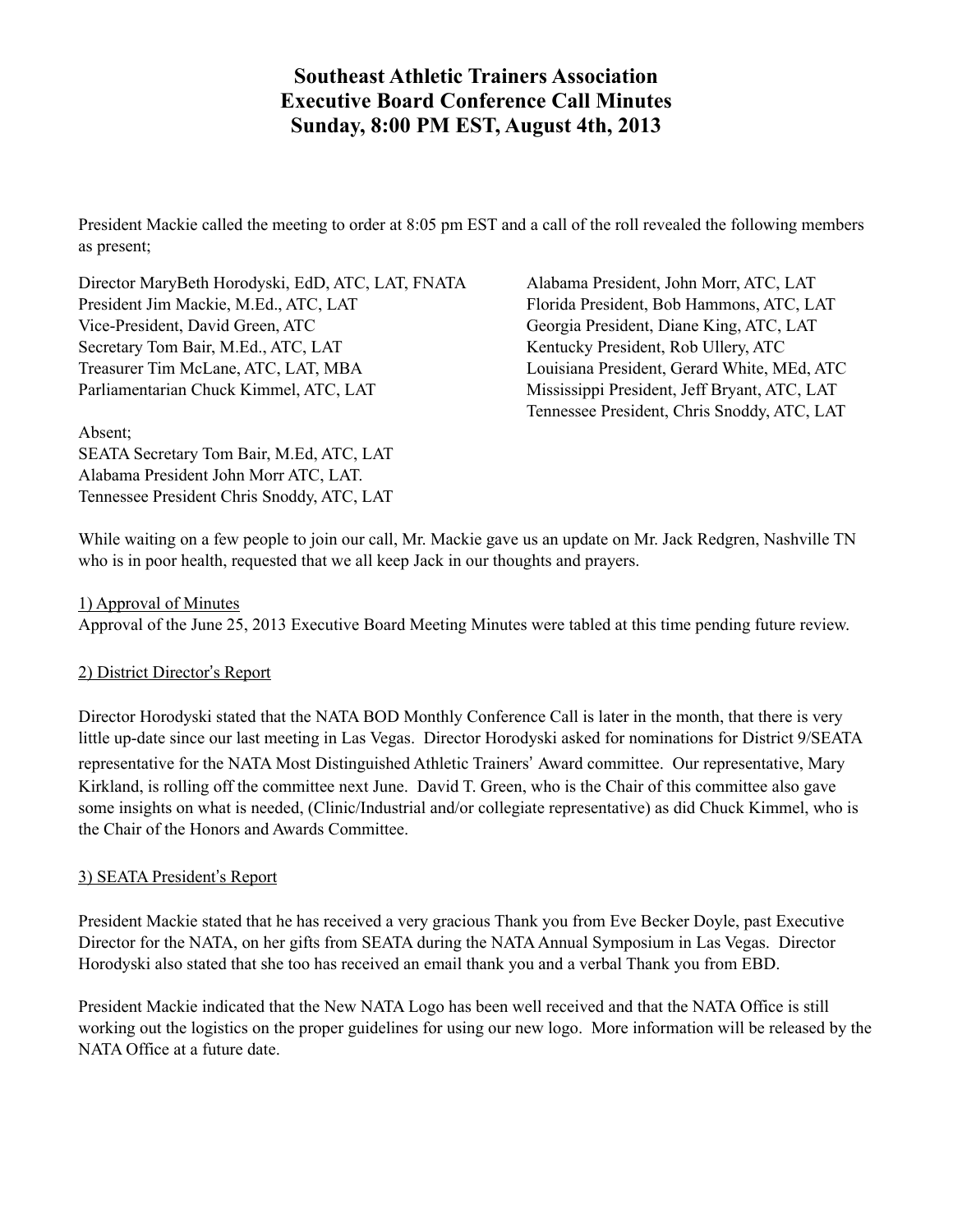# **Southeast Athletic Trainers Association Executive Board Conference Call Minutes Sunday, 8:00 PM EST, August 4th, 2013**

#### 4) SEATA Vice President's Report

Vice President Green indicated that nothing was new at this point in time. We are pending communications from SEATA (Director Horodyski and R.T. Floyd) with Dr. Karas with Emory about the future of our Emory/SEATA Clinical Symposium and Members Meeting (CSMM).

Mississippi President Bryant asked several questions on the future of the CSMM and whether or not this meeting will be moving out of Atlanta in the near future. If so then he presents a proposal to look into the Mississippi Gulf Coast area. Director Horodyski, President Mackie and Vice President Green indicated that we do have a current contract with our present hotel for at least 2 -3 more years and after this contract expires we would look for other options. The call with Dr. Karas is to establish our current and future status with Emory Sports Medicine and our partnership with our CSMM.

#### 5) SEATA Secretary's Report

Due to the absence of Secretary Bair (recent knee surgery) we will not have a Secretary's Report.

#### 6) SEATA Treasurer's Report

a. Cash on hand \$279,748.21

b. Brokerage account in good standing and now at \$311,000.00; margin account side to be dealt with this quarter in order to diminish the obligation more.

c. Recent deposit from NATA office on final dues will be distributed as soon as report received in order to confirm allocations to the states; that are expected this week with monies to be sent out as soon as it can be verified and processed.

#### Unfinished Business:

- 1. Policy and Procedure Task Force recommendations were tabled due to the absence of Secretary Bair.
- 2. Emory Update: Director Horodyski and R.T. Floyd have discussed how to handle communications with Dr. Karas concerning our future partnership with Emory Sports Medicine. They will have one more conversation prior to contacting Dr. Karas this week.
- 3. Strategic Plan Review: due to President Snoddy's absence, tabled to a later date.
- 4. Legislative Grants: President Hammons and President Ullery gave their report After reading both programs the only difference we could find was that in the NATA program under Basic Grant level the NATA would do a matching grant up to \$2,000 and in the SEATA program it says a matching grant up to \$1,000. They will make a proposal and recommendation on whether or not the SEATA Grant should be the same as the NATA to be consistent.